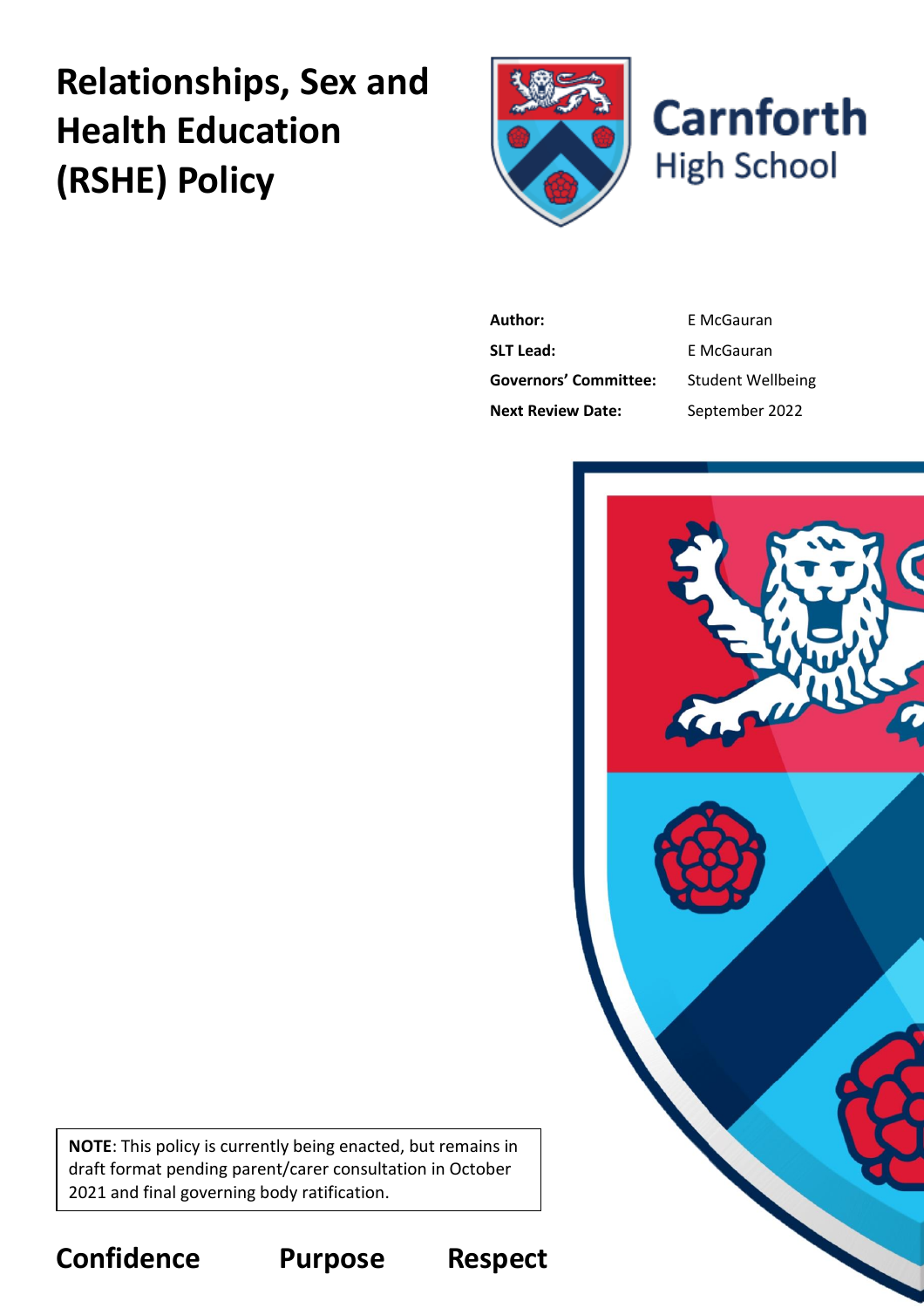# **Contents**

| Rationale and Ethos                                                   | 3              |
|-----------------------------------------------------------------------|----------------|
| <b>Roles and Responsibilities</b>                                     | $\overline{4}$ |
| Legislation (Statutory Regulations and Guidance)                      | $\overline{5}$ |
| Curriculum Design                                                     | <u>6</u>       |
| Safe and Effective Practice                                           | 8              |
| Safeguarding                                                          | $\overline{9}$ |
| <b>Engaging Stakeholders</b>                                          | 10             |
| Right to Withdraw                                                     | 11             |
| <b>Appendix 1: RSHE Statutory Guidance Summary</b>                    |                |
| Appendix 2: Summary of RSE Elements Within the Life Skills Curriculum |                |
| Appendix 3: CHS Sex Education Withdrawal Form                         |                |
|                                                                       | $\bullet$      |
|                                                                       |                |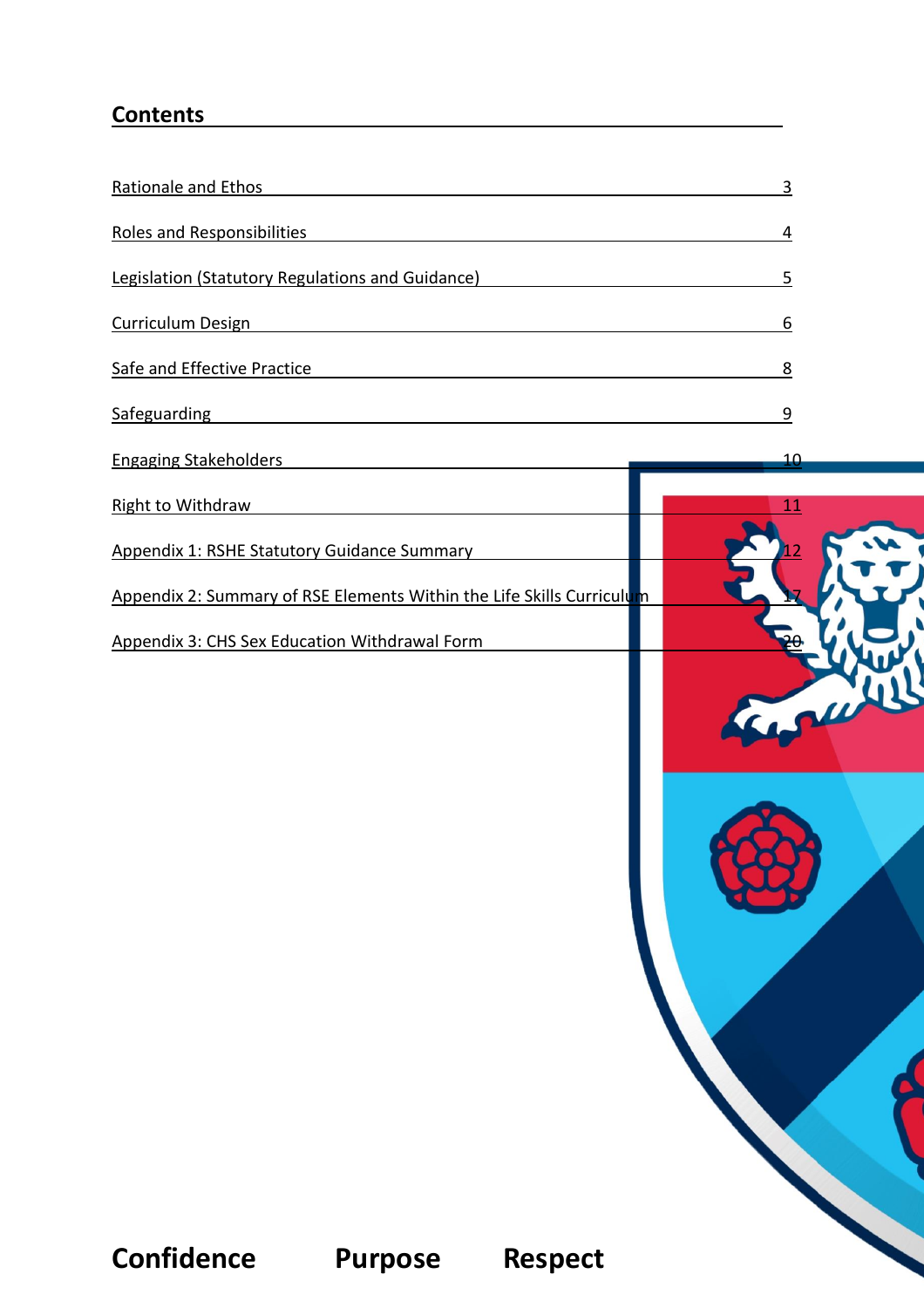# **Rationale and Ethos**

This policy covers our school's approach to the delivery of Relationships, Sex and Health Education (RSHE) within Personal, Social and Health Education (PSHE). It was produced by the Assistant Principal for Personal Development, in consultation with the Subject Leader of Life Skills and the Head of Wellbeing, Safeguarding and Child Protection.

We meet the required elements of RSHE in line with the Department for Education's guidance (2019) and further add to these using guidance produced by the PSHE Association (2020). The majority of specific RSHE lessons are delivered through our Life Skills curriculum, however, more broadly, RSHE at CHS is any way in which we educate our students to make safe and sensible decisions around issues of relationships, sex and health, so all staff members and curriculum areas play a part.

Our RSHE curriculum is closely tied to our school values of confidence, purpose and respect. We want our students to be confident in expressing their own views and preferences and confident about knowing what decisions are safest and right for them. We want our students to understand the purpose of the RSHE curriculum and see its content as relevant to them and their lives. We want our students to demonstrate respect towards partners and others in their relationships, particularly around all issues of consent, but also to demonstrate respect for themselves in the decisions they make.

Our RSHE curriculum is also closely tied to our school vision, in particular our vision that students at CHS will "know how to maintain a healthy body and mind" and will "have respect for themselves and others, regardless of differences."

We ensure that RSHE is inclusive and meets the needs of all our students, including those with special educational needs and disabilities (SEND) by ensuring regular communication with the school's SENDCO and close collaboration by Life Skills teachers with the Learning Assistants that support them. Each student with an EHCP has a learning passport available to all teachers outlining the best strategies to support them.

We ensure our approach to RSHE fosters gender equality and LGBTQI+ equality by ensuring that all teachers regard all forms of relationship as equal. No form of relationship is considered 'standard' or preferential to any other. Additionally, there are specific lessons on gender equality and LGBTQI+ issues.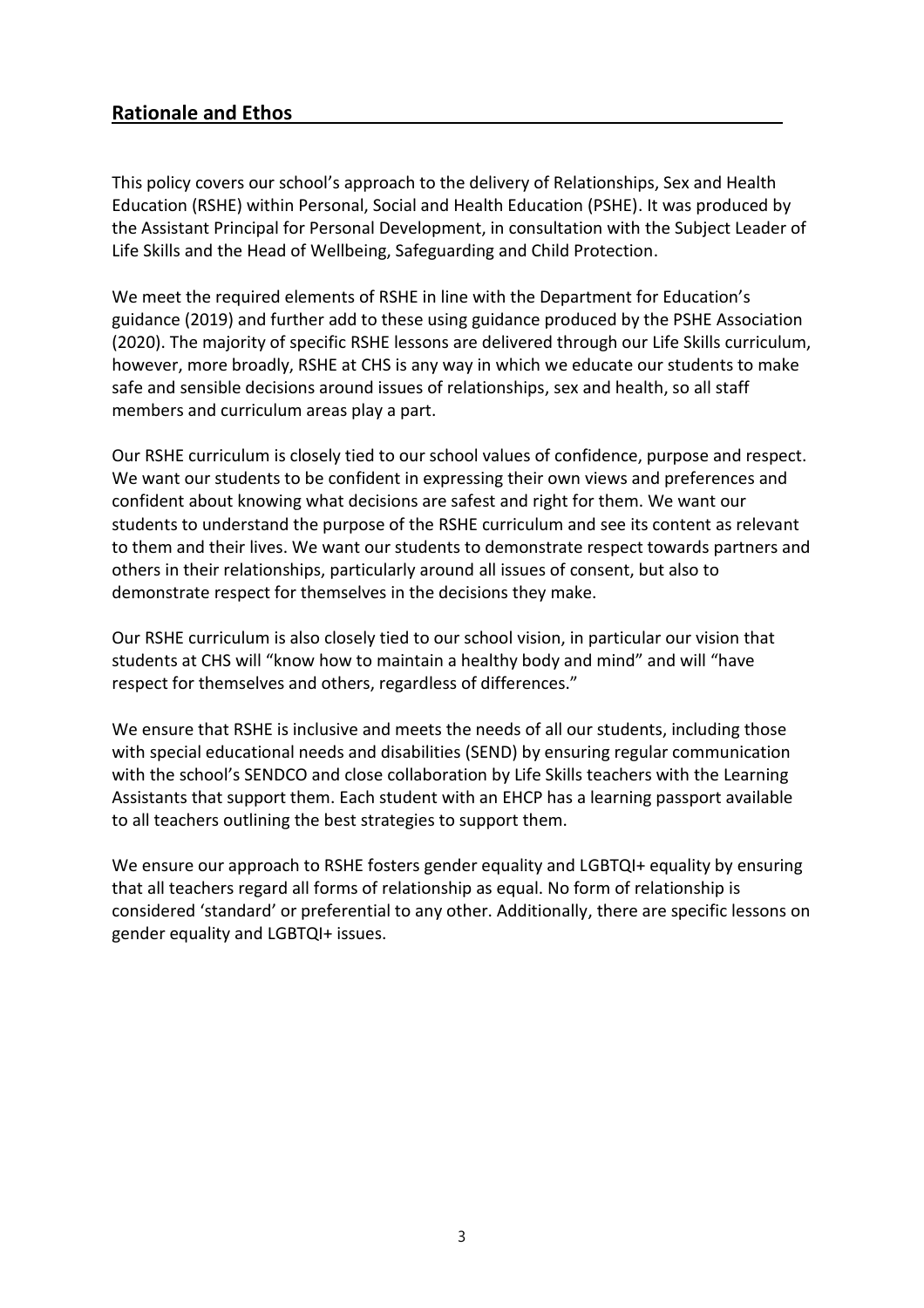# **Roles and Responsibilities**

The whole school RSHE programme will be led by the Assistant Principal for Personal Development. The lead delivery vehicle for RSHE topics will be the Life Skills curriculum, which will be led by the Subject Leader of Life.

The RSHE programme, including both its delivery, curriculum design, training elements and regular review, will further be supported by key members of the CHS Personal Development team, including:

- The Associate Assistant Principal for Personal Development, Andrew Stamp
- The Head of Wellbeing, Safeguarding and Child Protection, James Fox
- The SENDCO and Equality and Diversity Lead, Lorraine Carrington
- The pastoral team, including Year Leaders

In 2021-22 Life Skills lessons will be taught by a team of 9 staff (including the leading members of the school's Personal Development team):

- Samantha Gregory
- Emmet McGauran
- Andy Stamp
- Lorraine Carrington
- Chris Chambers
- Joe Daglish
- Heather Williams
- Ashley Benson
- Laura Rowland

All staff teaching RSHE via the Life Skills curriculum will be provided with Schemes of Learning and dedicated resources for delivery of the programme. All staff teaching RSHE via the Life Skills curriculum will also receive specific RSHE training before any dedicated RSHE teaching begins and throughout the year. This additional CPD offer is also available to all staff and, in addition to specific RSHE elements, also includes training around managing difficult conversations and discussions in lessons, using distancing techniques for difficult topics, lesson endings after difficult topics (ensuring student and staff wellbeing) and addressing LGBTQI+ issues. Additionally, the school subscribes to The National College and staff will have additional training opportunities through this medium signposted for them. CPD folder is also available to all staff on our shared document area ('CRF') containing an up-to-date list of available online courses that staff can access and a range for resources to support staff knowledge and delivery.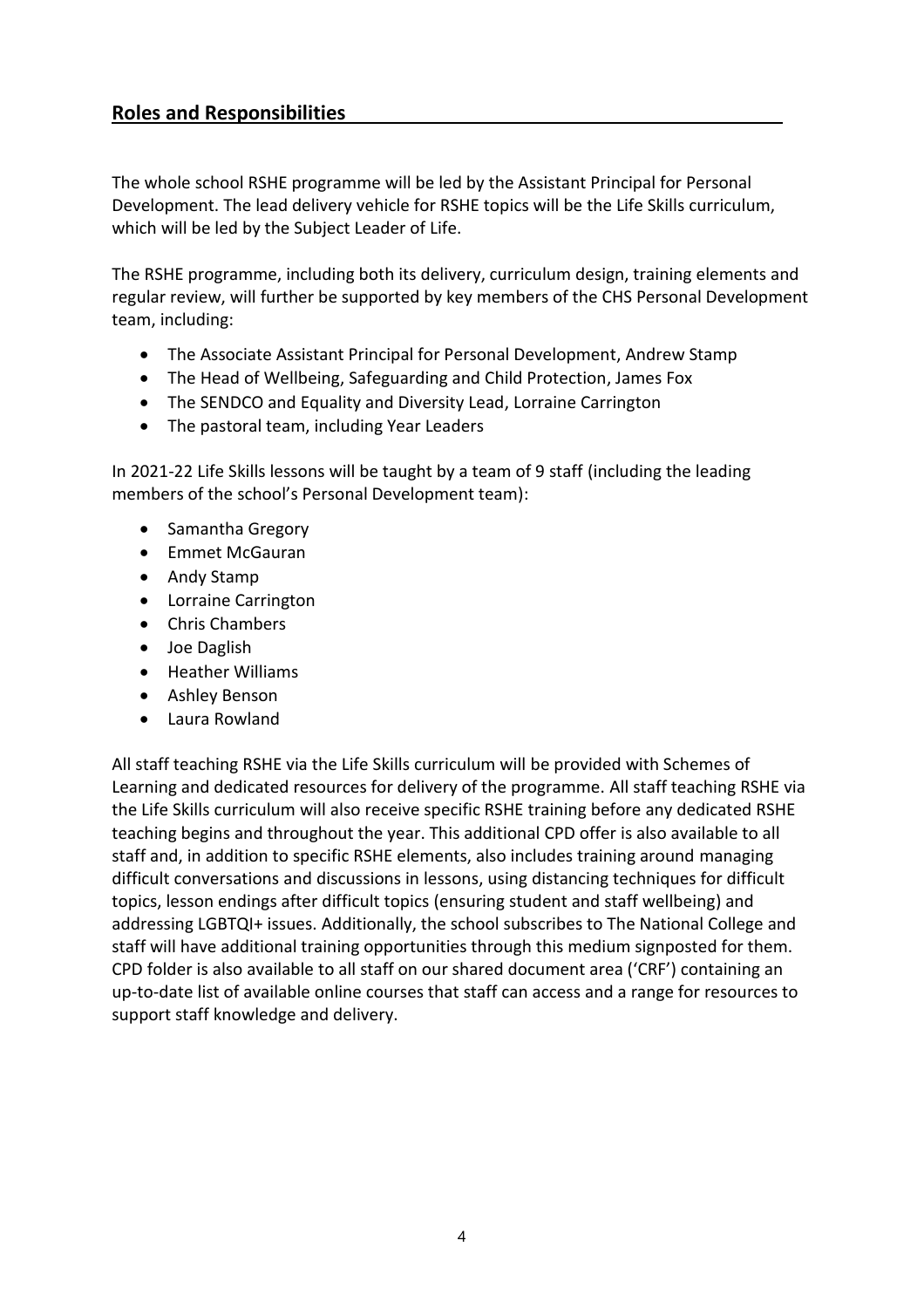We are required to teach RSHE as part of the Department for Education's statutory guidance (see Appendix 1). This informs the core of our RSHE programme.

Current regulations and guidance from the Department for Education can be found in *Relationships Education, Relationships and Sex Education (RSE) and Health Education (2019)* and *Curriculum planning for Relationships, Sex and Health Education in Secondary Schools as Part of Education Recovery (2021)*. These state that the statutory guidance applies to all schools and notes that "many schools are choosing to deliver relationships or sex education as part of a timetabled PSHE programme, with good outcomes." This is the model we follow by delivering RSHE primarily through our Life Skills curriculum.

Documents that further support and/or compliment this RSHE policy include:

- *Education Act (1996)*
- *Learning and Skills Act (2000)*
- *Education and Inspections Act (2006)*
- *Equality Act (2010)*
- *Supplementary Guidance: SRE for the 21st Century (2014)*
- *Children and Social Work Act (2017)*
- *PSHE Association: Programme of Study for PSHE Education (2020)*
- *Sexual Violence and Sexual Harassment Between Children in Schools and Colleges (2021)*
- *Keeping Children Safe in Education (2021)*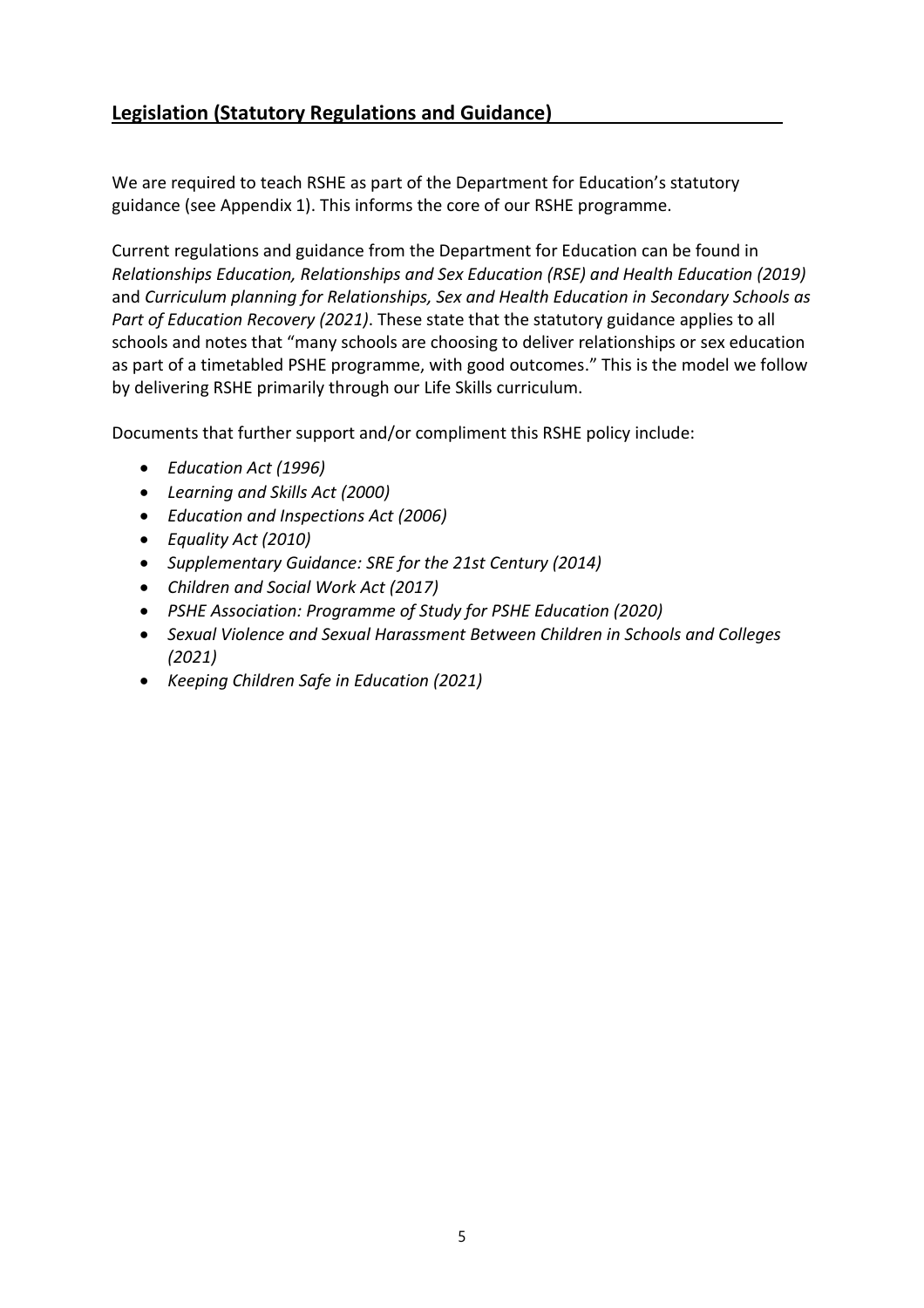# **Curriculum Design**

We are required to teach RSHE as part of the Department for Education's statutory guidance (see Appendix 1). This informs our curriculum development, but we also aim to exceed these statutory elements in ensuring an approach to personal development for all our students that best reflects the needs of our students, our school and our local area. The lead delivery vehicle for our RSHE delivery is our Life Skills curriculum, in which all statutory requirements are met, however, assemblies, form time activities and Enrichment Days further compliment our delivery and can be 'intentionally reactive' as issues are raised.

RSHE is embedded within our PSHE programme through our Life Skills curriculum through a 'spiraling' approach, ensuring that key areas of RSHE are returned to and the students' knowledge and skills in these areas is built upon over time. This is built upon the model provided by the government-backed PSHE Association. Life Skills lessons are delivered once a week in year 7, 8, 10 and 11 and once a fortnight in year 9.

A range of teaching methods will be used in lessons including role play, class debates, formally written letters, storyboarding, hot-seating and structured discussion activities. The use of high-quality resources will support our RSHE provision and will be regularly reviewed by the Subject Leader of Life. This will be in conjunction with the Designated Safeguarding Lead, and pastoral leads, to ensure we are meeting each year group's needs in a timely manner.

Lessons will be differentiated by individual teachers during their planning and whilst the lessons are underway. Each lesson is produced by the Subject Leader of Life, but resources will be adapted depending upon the group being taught. Within lessons, there are extension activities provided on every slide, which allow students who might have completed work to extend their knowledge, understanding or application.

Summative assessment will take the approach of focusing on skills and a combination of both peer and teacher assessment. Each half term students will have one peer assessed piece of work and one teacher assessed piece, looking at whether students have been able to understand, use and apply the content from that half term. After these assessments, students will have time to reflect on the comments made, make any adjustments to their work and consider how they will use this feedback to adapt their skills going forwards. Assessment for learning will take place throughout lessons with the use of a variety of techniques. For example, baseline/endpoint assessments, mind maps, discussion, applying knowledge to scenarios and card sort activities.

Our first Enrichment Day of the year will be 'RSHE Day.' On this day all year groups will have the chance to speak with external providers on key RSHE issues. The visitors and sessions on the day will be selected in accordance with needs identified through student, parent/carer and staff voice, data on issues prevalent in the local area provided by the Designated Safeguarding Lead and any issues that the Subject Leader of Life Skills has identified as needing more development following on from Quality Assurance activities. Additionally, Enrichment Day 2, 'British Values Day,' Enrichment Day 3, 'Mental Health and Wellbeing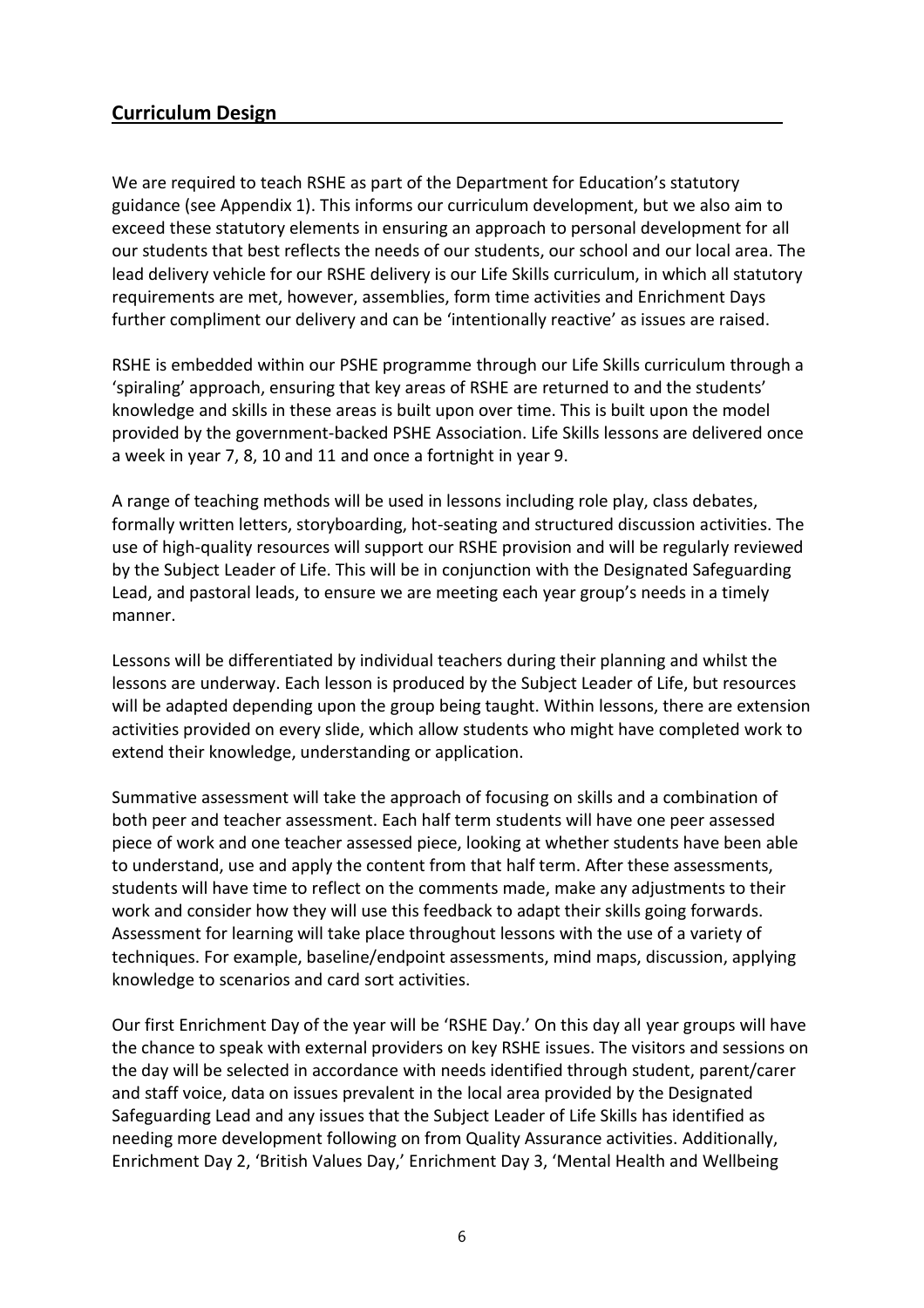Day' and Enrichment Day 4 'Physical Health and Wellbeing Day' later in the year will contain further elements that support our RSHE programme.

An overview of the specific RSE learning within Life Skills for each year group can be found in Appendix 2.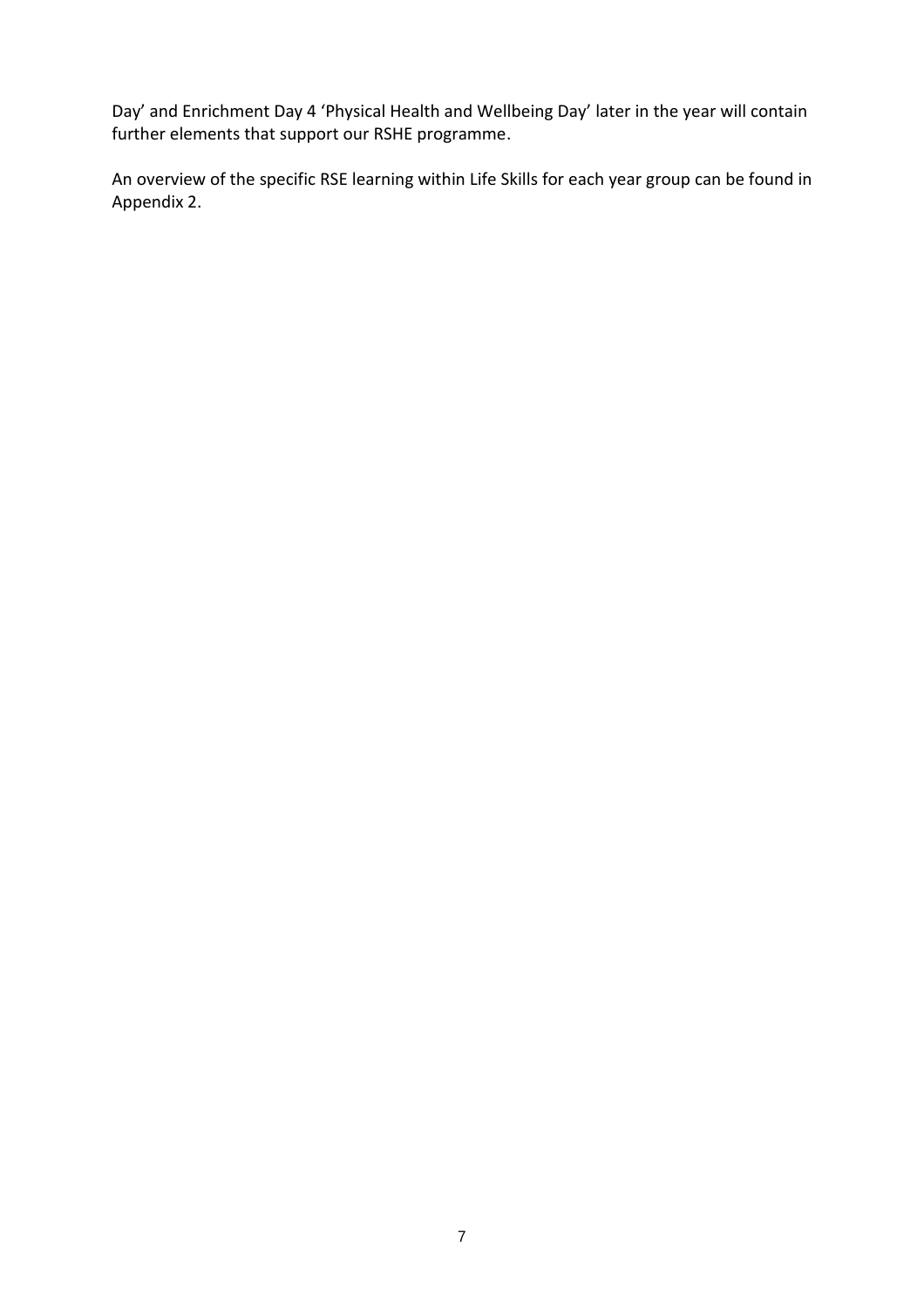We will provide a safe learning environment during the teaching of RSHE by ensuring that teachers and students agree ground rules early on and regularly return to these so that students understand their value and importance. These will be built around the premise of 'Taking care of me, taking care of you, having an equal say and learning as we go.' This ensures that students only share what they are comfortable with and that they know to speak to their teacher if something causes them upset within the lesson. It also ensures that the classroom is a respectful and safe learning environment with students respecting each other and different points of view, in line with our school vision and values. This will help to minimise inappropriate and unintended public disclosures whilst ensuring young people seek support when they need it through the right channels in school. This will also help reduce negative comments made towards other students, whether intentional or not.

Teachers will use distancing techniques such as stories, statement cards and using examples from the perspective of other people. These are used because it is important that we allow students to engage in the lesson from an objective standpoint rather than an emotional one. A student who is asked to remember or relive a difficult experience, or imagine themselves in a challenging or traumatic situation, will not be able to engage effectively with the desired learning and may experience emotional distress. These distancing techniques allow for discussion to be stimulated without evoking emotions such as guilt and shame within our students.

Teachers will approach students' questions in a positive, supportive and non-judgmental manner, assuring students that they will try to find out the answer if they do not know the answer in the moment. This will continue on from the 'learning as we go' premise from the class ground rules. Teachers will regularly impress that there are no 'silly questions' and that we are all learning together. Teachers will try to consider why students might be asking the question, check for what they might already understand, ask for their views and listen to what they have to say before answering. Sensitive issues will be handled in a supportive manner, with teachers continuing to refer back to the ground rules for the class. If class teachers are unsure or uncomfortable answering questions raised by students, these can be referred to the Subject Leader of Life Skills who will ensure that a student's questions are addressed appropriately.

During RSHE topics, students will be able to raise questions anonymously via question boxes within their classrooms. This will help to ensure that students who might feel uncomfortable asking questions in a whole-class setting still have the opportunity to have their questions answered.

All staff teaching RSHE will be supported by the Subject Leader of Life Skills in the first instance. Our school also has several trained 'Mental Health First Aiders' that staff can speak to. We also have a subscription to the Schools Advisory Service who can provide a range of mental health services and support to all staff.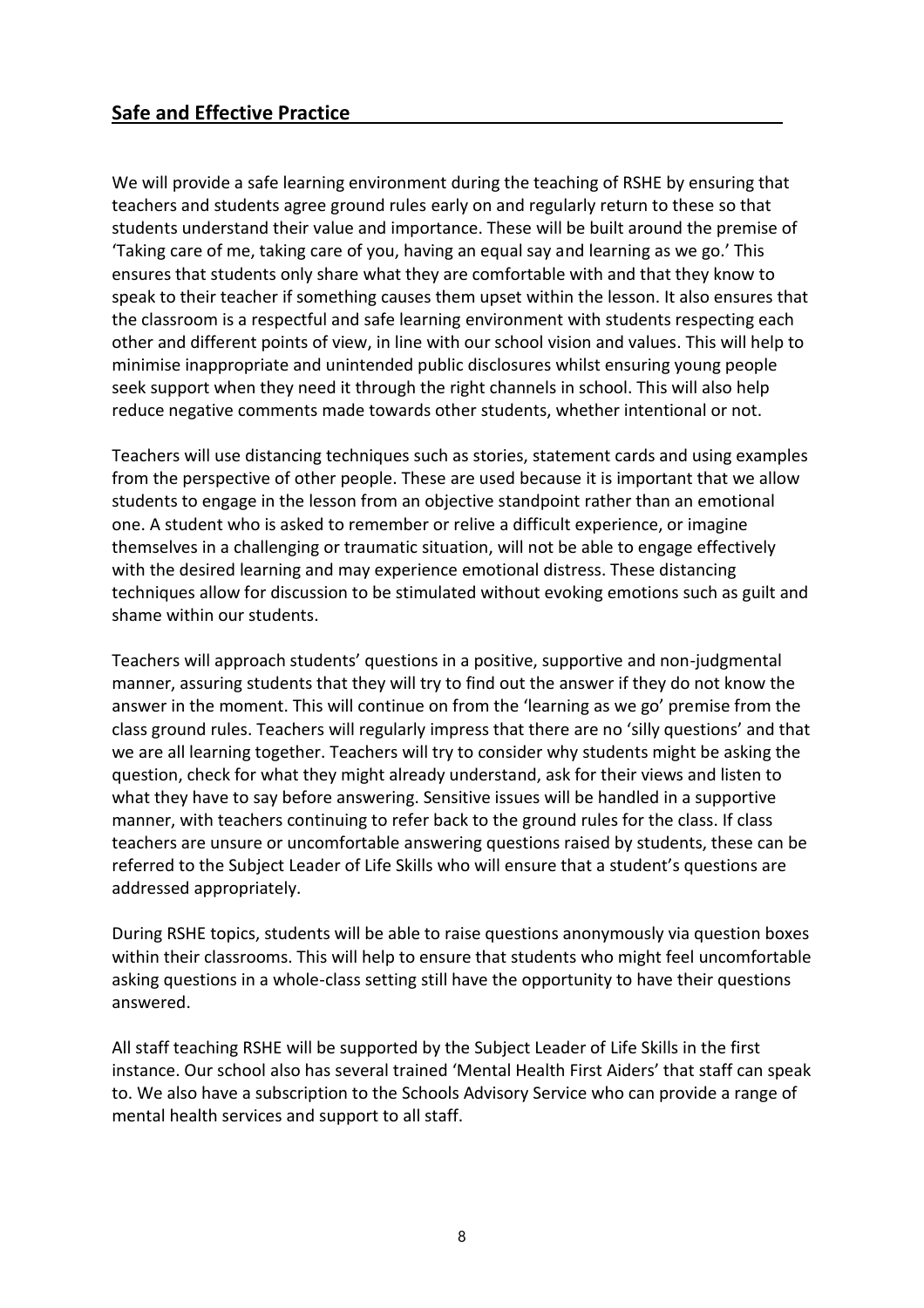# **Safeguarding**

The design and delivery of our RSHE programme is supported by our Head of Wellbeing, Safeguarding and Child Protection, James Fox.

Teachers are aware that effective RSHE, which brings an understanding of what is and what is not appropriate in a relationship, can lead to a disclosure of a child protection issue. All staff receive regular training in safeguarding issues, including how to handle a disclosure. This includes the relevant procedures for recording any concerns or disclosure on our CPOMs programme and training around knowing how to contact our designated safeguarding lead or one of the deputy safeguarding leads. The procedure is also printed on the staff school badges, which all staff must wear when in school, and within the staff room area.

The Department for Education's RSHE guidance (2019) states that "working with external organisations can enhance delivery of these subjects, bringing in specialist knowledge and different ways of engaging with young people." As a result, we aim to bring a wide range of visitors and specialist into school to support our RSHE delivery.

Any visitors/external agencies which support the delivery of RSHE through Life Skills lessons, assemblies, form times or Enrichment Days will be required to:

- Provide their personal and organizational credentials and present these on arrival to school
- Provide an overview of their intended aims, delivery style and intended outcomes (to ensure these are age-appropriate, fit with our school's RSHE programme outcomes and methodology and conform to our school vision and values)
- Provide a copy of any resource to be used in advance of delivery
- Explain how their delivery will be inclusive of all students' needs, e.g. SEND
- Agree in advance issues around confidentiality (including any use of images/video) and disclosure

The protocol for inviting visitors to support RSHE delivery within Life Skills is to consult first with the Subject Leader of Life Skills before confirming any visit. The protocol for inviting visitors to support RSHE delivery within assembly, form time or on Enrichment Days is to consult first with the Assistant Principal before confirming any visit. When any visits are confirmed the school's Business Manager (for matters of DBS, credential checking, etc.) and Principal will be informed.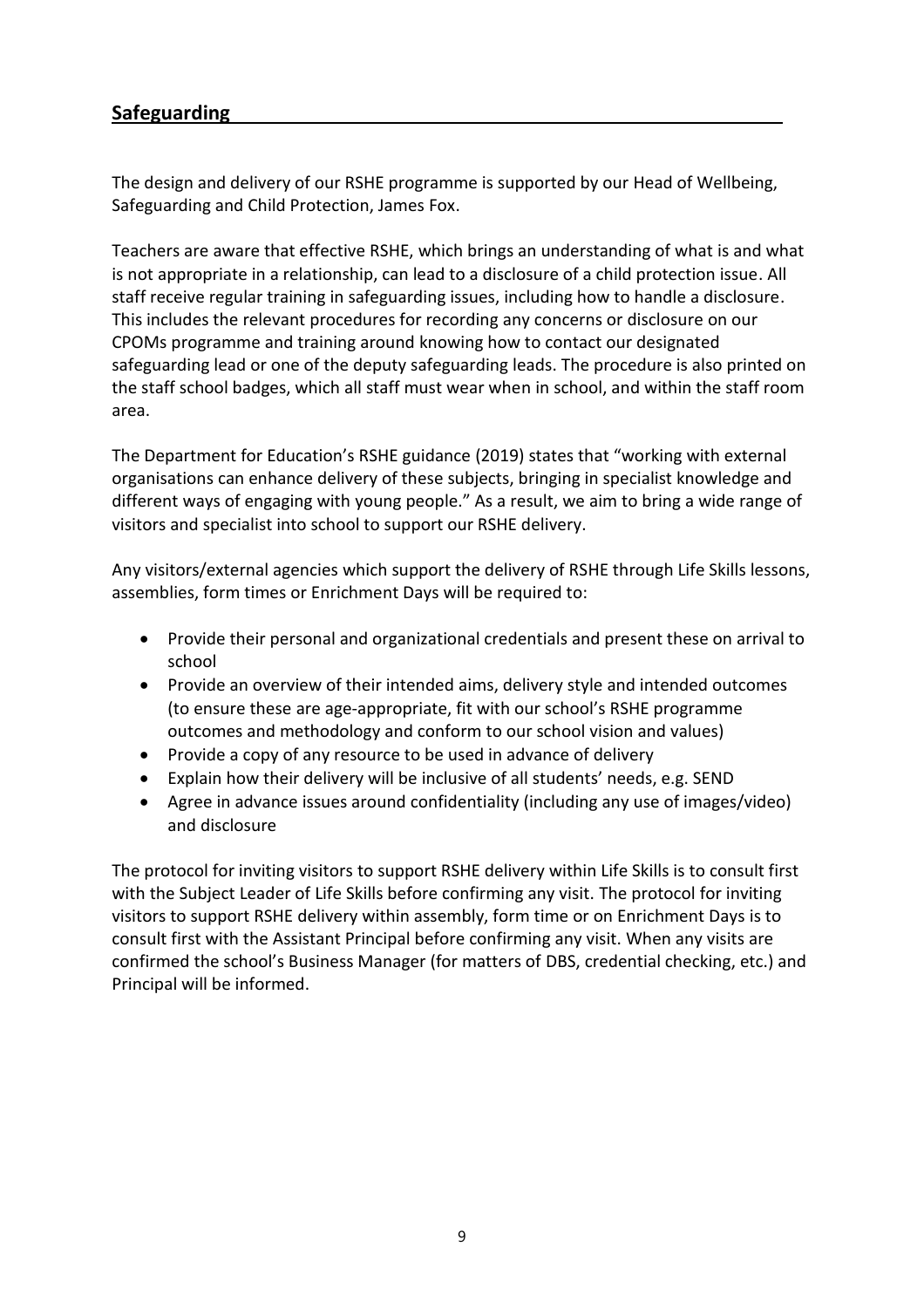We are committed to working with parents/carers by regularly consulting them on their views, both through online surveys and in person. We work closely with parents to ensure that they are fully aware of what is being taught and provide additional resources and support through our dedicated RSHE area on the school's main website, where we share links to support materials and updates any of our consultations. We also regularly run updates within the CHS Newsletter, including providing an outline of the key topics of RSHE to be covered at the start of each half term.

Parents/carers will be informed about this policy (and any subsequent updates) through:

- A parent/carer RSHE consultation evening in the first half term of the year
- The RSHE area of our school website
- Regular updates within the CHS Newsletter
- Each of our parent/carer consultations throughout the year

This policy will be available to access by parents/carers at any time via the 'policy' section on our school's website. It will also be available by telephone, email or in-person request via the main school office (in which case an emailed version can be sent or a printed version mailed or collected). It is available to staff via our school's website but also within our internal school documents area ('CRF') in the Personal Development polices folder.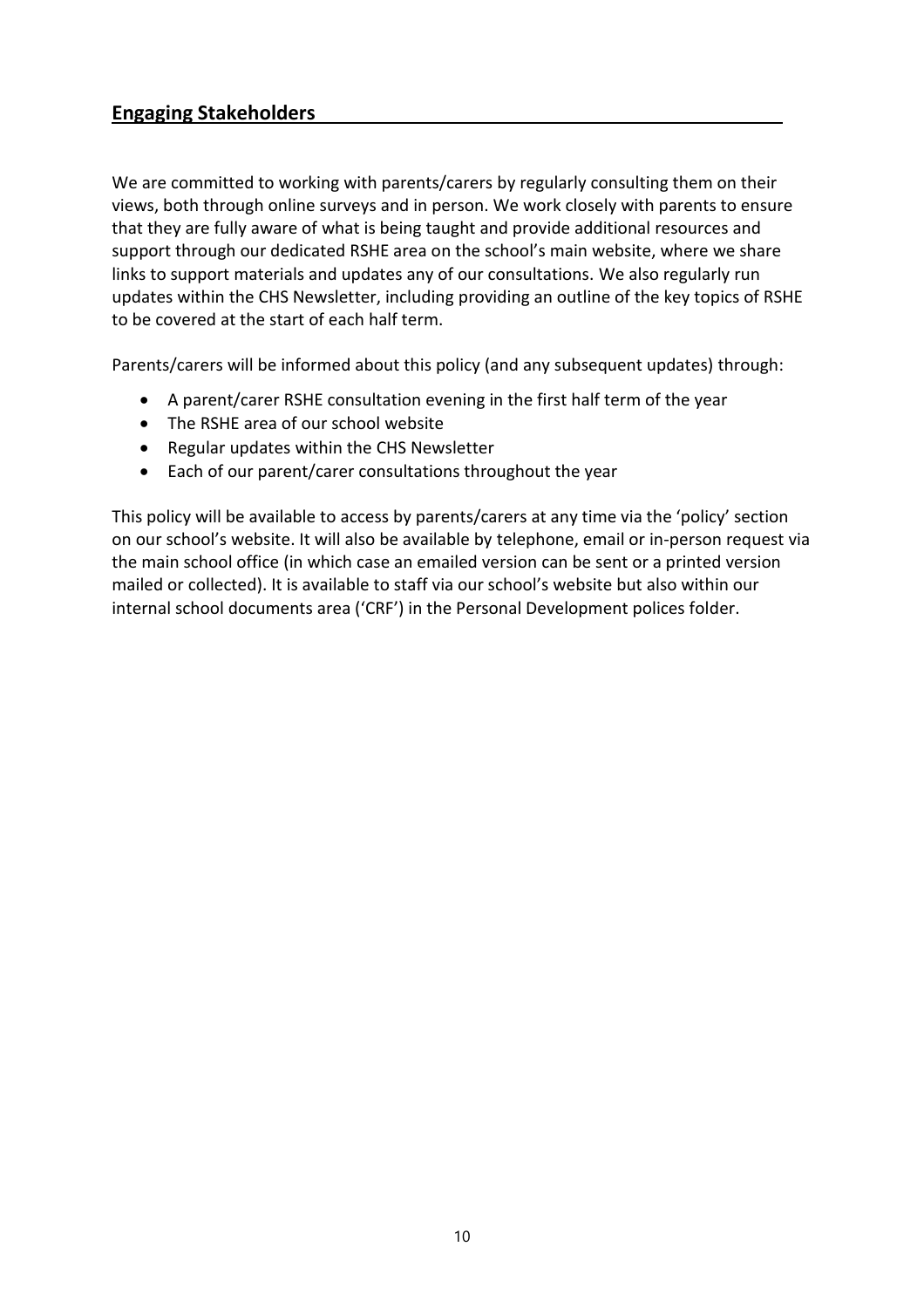### **Right to Withdraw**

The Department for Education's RSHE guidance (2019) states that "parents have the right to request that their child be withdrawn from some or all of sex education delivered as part of statutory RSE. Before granting any such request it would be good practice for the head teacher to discuss the request with parents and, as appropriate, with the child to ensure that their wishes are understood and to clarify the nature and purpose of the curriculum." It should be clarified here that there is no right to withdraw from Relationships Education or Health Education.

Our protocol is that a parent/carer of a student may, up to and until three terms before their child turns 16, download and complete a copy of the 'CHS Sex Education Withdrawal Form' (Appendix 3) which is available within this policy or via the RSHE area of our main school website. Once completed the form should be submitted via email or in person to the main school office for the attention of the Principal. The Principal will then arrange a meeting with the parents/carer to discuss the benefits of receiving this important education and any detrimental effects that withdrawal might have on the child. This could include any social and emotional effects of being excluded, as well as the likelihood of the child hearing their peers' version of what was said in the classes, rather than what was directly said by the teacher. After this point, if withdrawal proceeds, it will be the school's responsibility to ensure that the student receives appropriate, purposeful education during the period of withdrawal.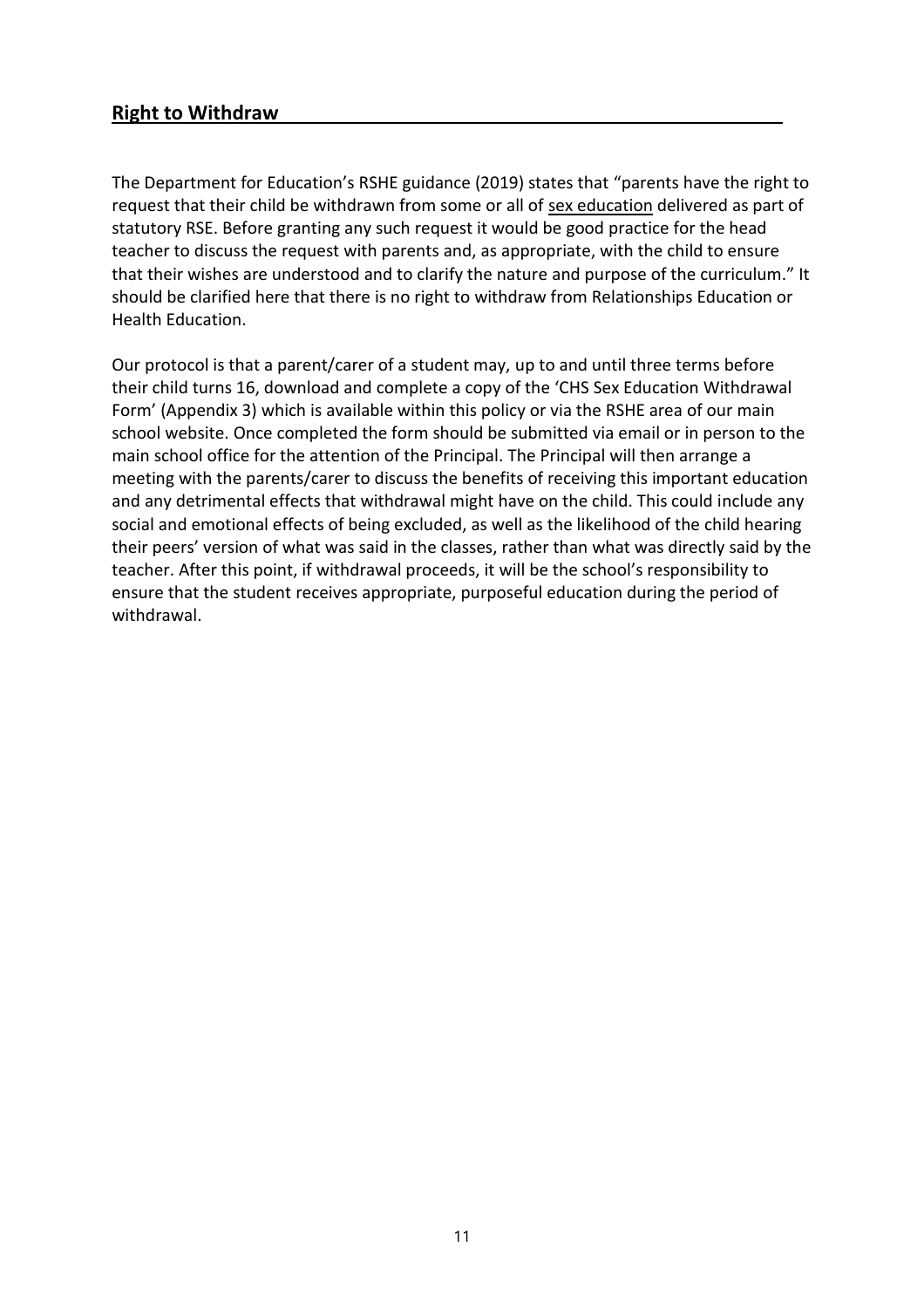# **Appendix 1: RSHE Statutory Guidance Summary**

The following is a summary of the Department for Education statutory guidance for RSHE taken from *Relationships Education, Relationships and Sex Education (RSE) and Health Education (2019):*

#### **Families**

Pupils should know:

• that there are different types of committed, stable relationships.

• how these relationships might contribute to human happiness and their importance for bringing up children.

• what marriage is, including their legal status e.g. that marriage carries legal rights and protections not available to couples who are cohabiting or who have married, for example, in an unregistered religious ceremony.

• why marriage is an important relationship choice for many couples and why it must be freely entered into.

• the characteristics and legal status of other types of long-term relationships.

• the roles and responsibilities of parents with respect to raising of children, including the characteristics of successful parenting.

• how to: determine whether other children, adults or sources of information are trustworthy: judge when a family, friend, intimate or other relationship is unsafe (and to recognise this in others' relationships); and, how to seek help or advice, including reporting concerns about others, if needed.

#### **Respectful Relationships, Including Friendships**

Pupils should know:

• the characteristics of positive and healthy friendships (in all contexts, including online) including: trust, respect, honesty, kindness, generosity, boundaries, privacy, consent and the management of conflict, reconciliation and ending relationships. This includes different (non-sexual) types of relationship.

• practical steps they can take in a range of different contexts to improve or support respectful relationships.

• how stereotypes, in particular stereotypes based on sex, gender, race, religion, sexual orientation or disability, can cause damage (e.g. how they might normalise non-consensual behaviour or encourage prejudice).

• that in school and in wider society they can expect to be treated with respect by others, and that in turn they should show due respect to others, including people in positions of authority and due tolerance of other people's beliefs.

• about different types of bullying (including cyberbullying), the impact of bullying, responsibilities of bystanders to report bullying and how and where to get help.

• that some types of behaviour within relationships are criminal, including violent behaviour and coercive control.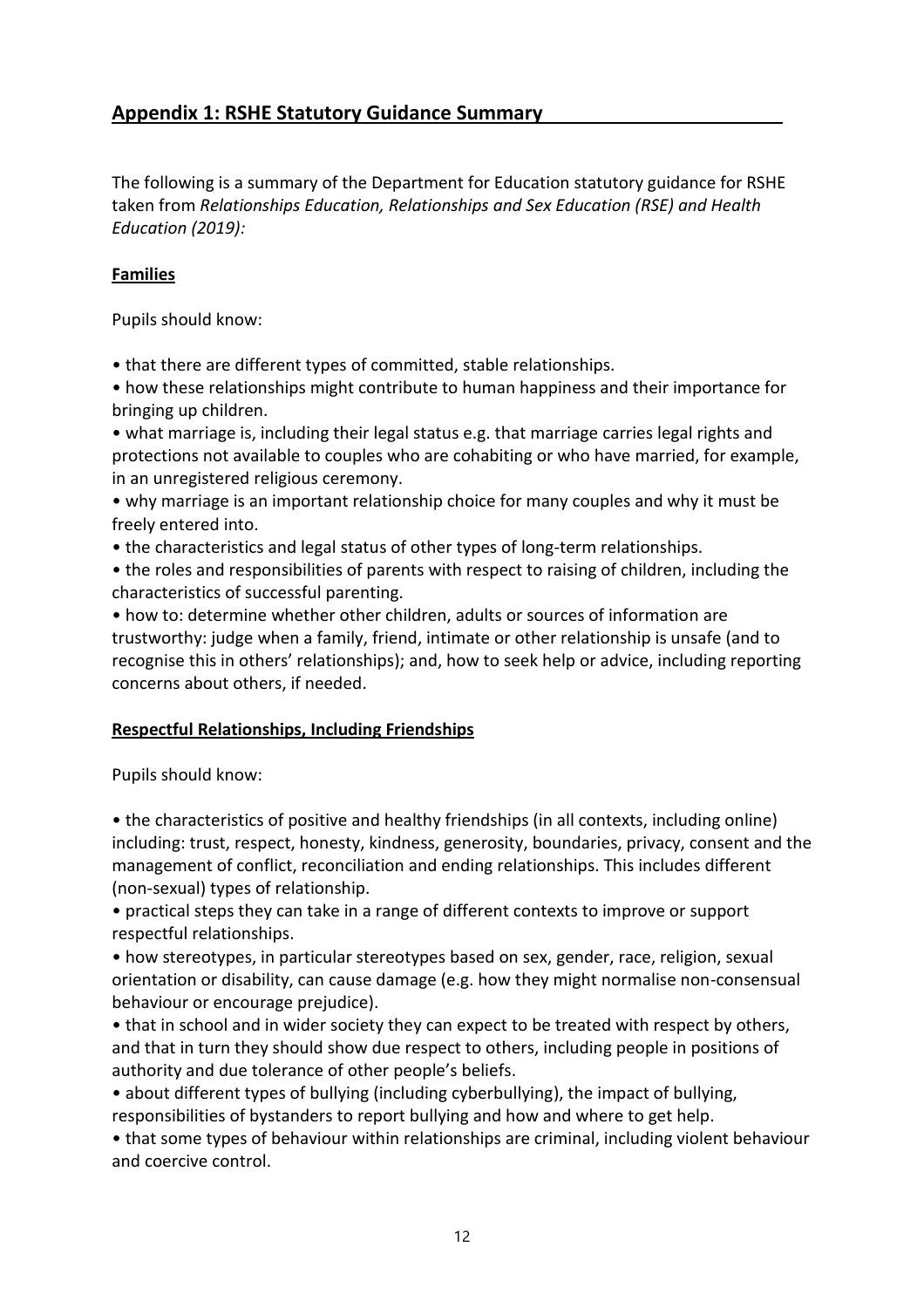• what constitutes sexual harassment and sexual violence and why these are always unacceptable.

• the legal rights and responsibilities regarding equality (particularly with reference to the protected characteristics as defined in the Equality Act 2010) and that everyone is unique and equal.

#### **Online and Media**

Pupils should know:

• their rights, responsibilities and opportunities online, including that the same expectations of behaviour apply in all contexts, including online.

• about online risks, including that any material someone provides to another has the potential to be shared online and the difficulty of removing potentially compromising material placed online.

• not to provide material to others that they would not want shared further and not to share personal material which is sent to them.

- what to do and where to get support to report material or manage issues online.
- the impact of viewing harmful content.

• that specifically sexually explicit material e.g. pornography presents a distorted picture of sexual behaviours, can damage the way people see themselves in relation to others and negatively affect how they behave towards sexual partners.

• that sharing and viewing indecent images of children (including those created by children) is a criminal offence which carries severe penalties including jail.

• how information and data is generated, collected, shared and used online.

#### **Being Safe**

Pupils should know:

• the concepts of, and laws relating to, sexual consent, sexual exploitation, abuse, grooming, coercion, harassment, rape, domestic abuse, forced marriage, honour-based violence and FGM, and how these can affect current and future relationships.

• how people can actively communicate and recognise consent from others, including sexual consent, and how and when consent can be withdrawn (in all contexts, including online).

Intimate and sexual relationships, including sexual health Pupils should know

• how to recognise the characteristics and positive aspects of healthy one-to-one intimate relationships, which include mutual respect, consent, loyalty, trust, shared interests and outlook, sex and friendship.

• that all aspects of health can be affected by choices they make in sex and relationships, positively or negatively, e.g. physical, emotional, mental, sexual and reproductive health and wellbeing.

• the facts about reproductive health, including fertility, and the potential impact of lifestyle on fertility for men and women and menopause.

• that there are a range of strategies for identifying and managing sexual pressure, including understanding peer pressure, resisting pressure and not pressurising others.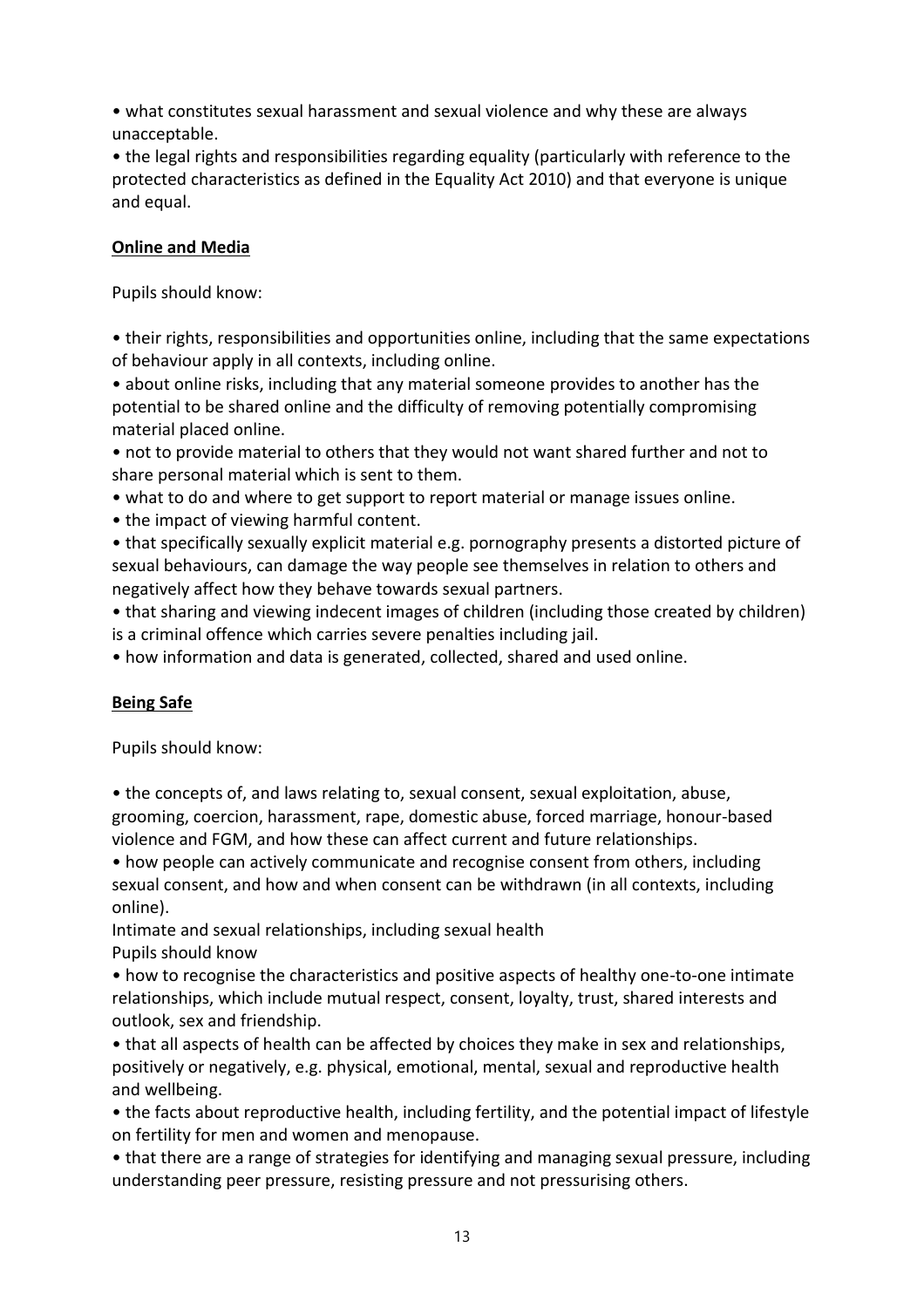- that they have a choice to delay sex or to enjoy intimacy without sex.
- the facts about the full range of contraceptive choices, efficacy and options available.
- the facts around pregnancy including miscarriage.

• that there are choices in relation to pregnancy (with medically and legally accurate, impartial information on all options, including keeping the baby, adoption, abortion and where to get further help).

• how the different sexually transmitted infections (STIs), including HIV/AIDs, are transmitted, how risk can be reduced through safer sex (including through condom use) and the importance of and facts about testing.

• about the prevalence of some STIs, the impact they can have on those who contract them and key facts about treatment.

• how the use of alcohol and drugs can lead to risky sexual behaviour.

• how to get further advice, including how and where to access confidential sexual and reproductive health advice and treatment.

#### **Mental Wellbeing**

Pupils should know:

- how to talk about their emotions accurately and sensitively, using appropriate vocabulary.
- that happiness is linked to being connected to others.
- how to recognise the early signs of mental wellbeing concerns.
- common types of mental ill health (e.g. anxiety and depression).
- how to critically evaluate when something they do or are involved in has a positive or negative effect on their own or others' mental health.

• the benefits and importance of physical exercise, time outdoors, community participation and voluntary and service-based activities on mental wellbeing and happiness.

#### **Internet Safety and Harms**

Pupils should know:

• the similarities and differences between the online world and the physical world, including: the impact of unhealthy or obsessive comparison with others online (including through setting unrealistic expectations for body image), how people may curate a specific image of their life online, over-reliance on online relationships including social media, the risks related to online gambling including the accumulation of debt, how advertising and information is targeted at them and how to be a discerning consumer of information online. • how to identify harmful behaviours online (including bullying, abuse or harassment) and how to report, or find support, if they have been affected by those behaviours.

#### **Physical Health and Fitness**

Pupils should know:

• the positive associations between physical activity and promotion of mental wellbeing, including as an approach to combat stress.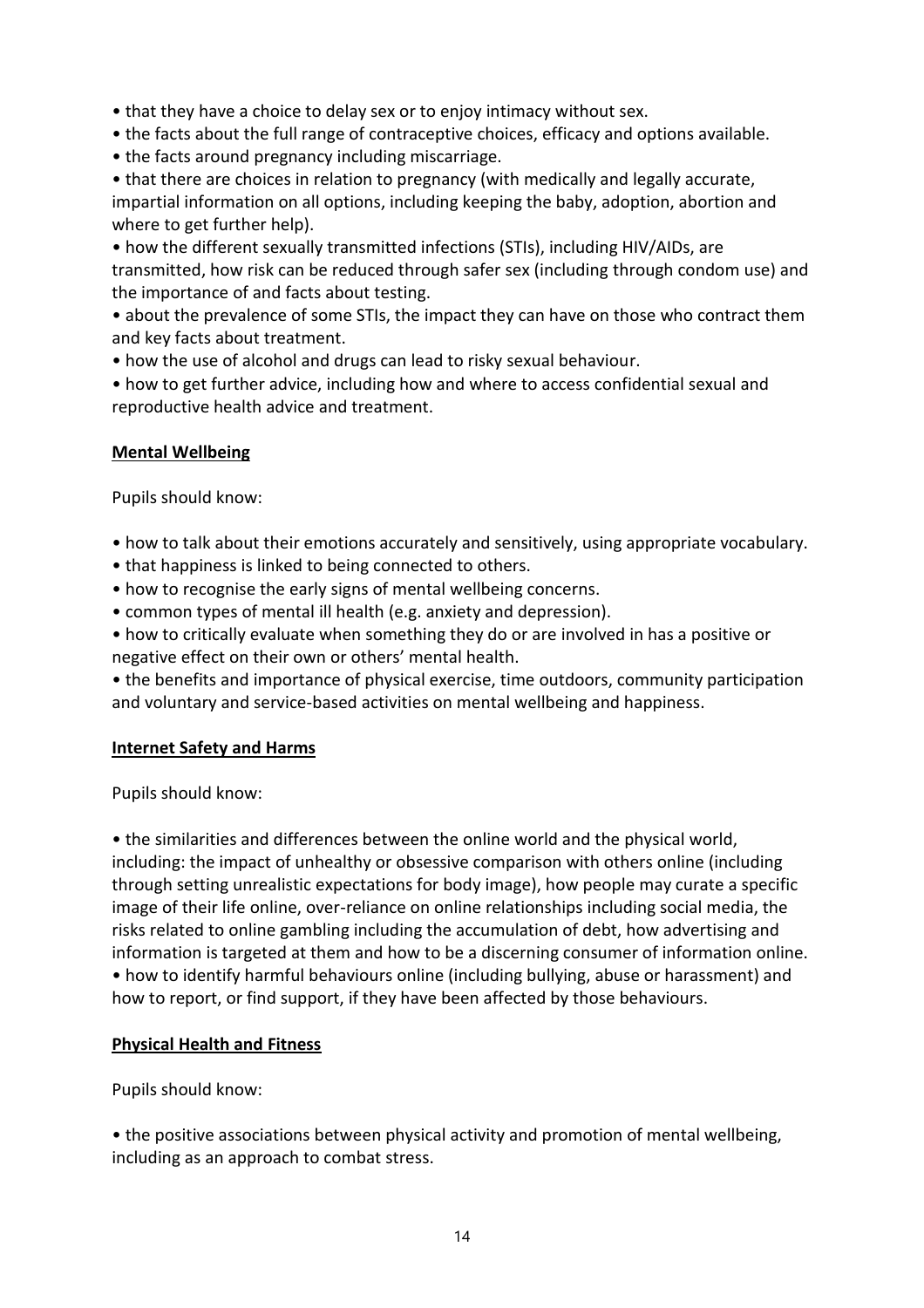• the characteristics and evidence of what constitutes a healthy lifestyle, maintaining a healthy weight, including the links between an inactive lifestyle and ill health, including cancer and cardio-vascular ill-health.

• about the science relating to blood, organ and stem cell donation.

#### **Healthy Eating**

Pupils should know:

• how to maintain healthy eating and the links between a poor diet and health risks, including tooth decay and cancer.

#### **Drugs, Alcohol and Tobacco**

Pupils should know:

• the facts about legal and illegal drugs and their associated risks, including the link between drug use, and the associated risks, including the link to serious mental health conditions.

- the law relating to the supply and possession of illegal substances.
- the physical and psychological risks associated with alcohol consumption and what constitutes low risk alcohol consumption in adulthood.
- the physical and psychological consequences of addiction, including alcohol dependency.
- awareness of the dangers of drugs which are prescribed but still present serious health risks.

• the facts about the harms from smoking tobacco (particularly the link to lung cancer), the benefits of quitting and how to access support to do so.

#### **Health and Prevention**

Pupils should know:

• about personal hygiene, germs including bacteria, viruses, how they are spread, treatment and prevention of infection, and about antibiotics.

• about dental health and the benefits of good oral hygiene and dental flossing, including healthy eating and regular check-ups at the dentist.

- (late secondary) the benefits of regular self-examination and screening.
- the facts and science relating to immunisation and vaccination.

• the importance of sufficient good quality sleep for good health and how a lack of sleep can affect weight, mood and ability to learn.

#### **Basic First Aid**

Pupils should know:

- basic treatment for common injuries.
- life-saving skills, including how to administer CPR.15
- the purpose of defibrillators and when one might be needed.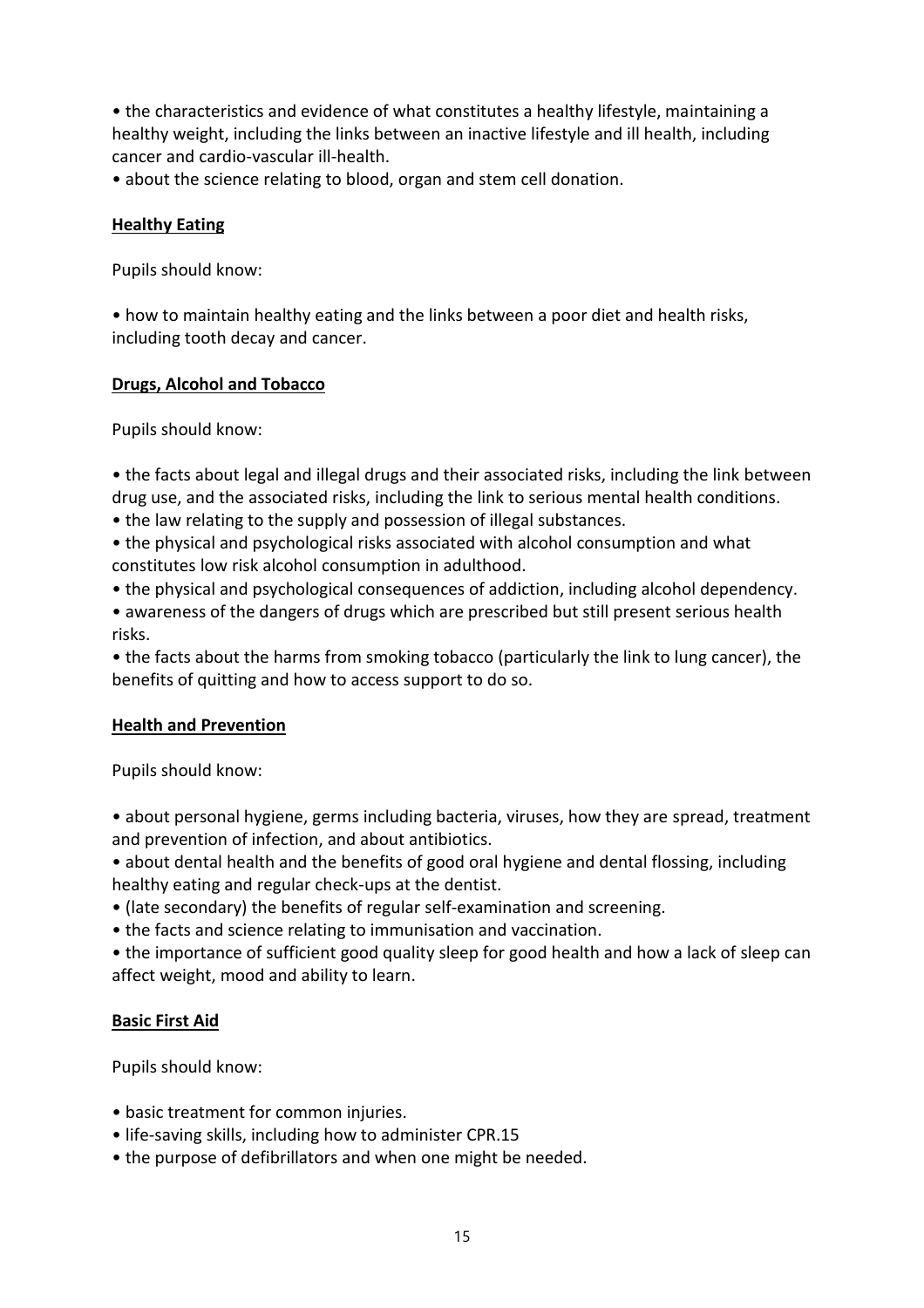#### **Changing Adolescent Body**

Pupils should know:

- key facts about puberty, the changing adolescent body and menstrual wellbeing.
- the main changes which take place in males and females, and the implications for emotional and physical health.

#### **The Law**

It is important to know what the law says about sex, relationships and young people, as well as broader safeguarding issues. This includes a range of important facts and the rules regarding sharing personal information, pictures, videos and other material using technology. This will help young people to know what is right and wrong in law, but it can also provide a good foundation of knowledge for deeper discussion about all types of relationships. There are also many different legal provisions whose purpose is to protect young people and which ensure young people take responsibility for their actions. Pupils should be made aware of the relevant legal provisions when relevant topics are being taught, including for example:

- marriage
- consent, including the age of consent
- violence against women and girls
- online behaviours including image and information sharing (including 'sexting', youthproduced sexual imagery, nudes, etc.)
- pornography
- abortion
- sexuality
- gender identity
- substance misuse
- violence and exploitation by gangs
- extremism/radicalisation
- criminal exploitation (for example, through gang involvement or 'county lines' drugs operations)
- hate crime
- female genital mutilation (FGM)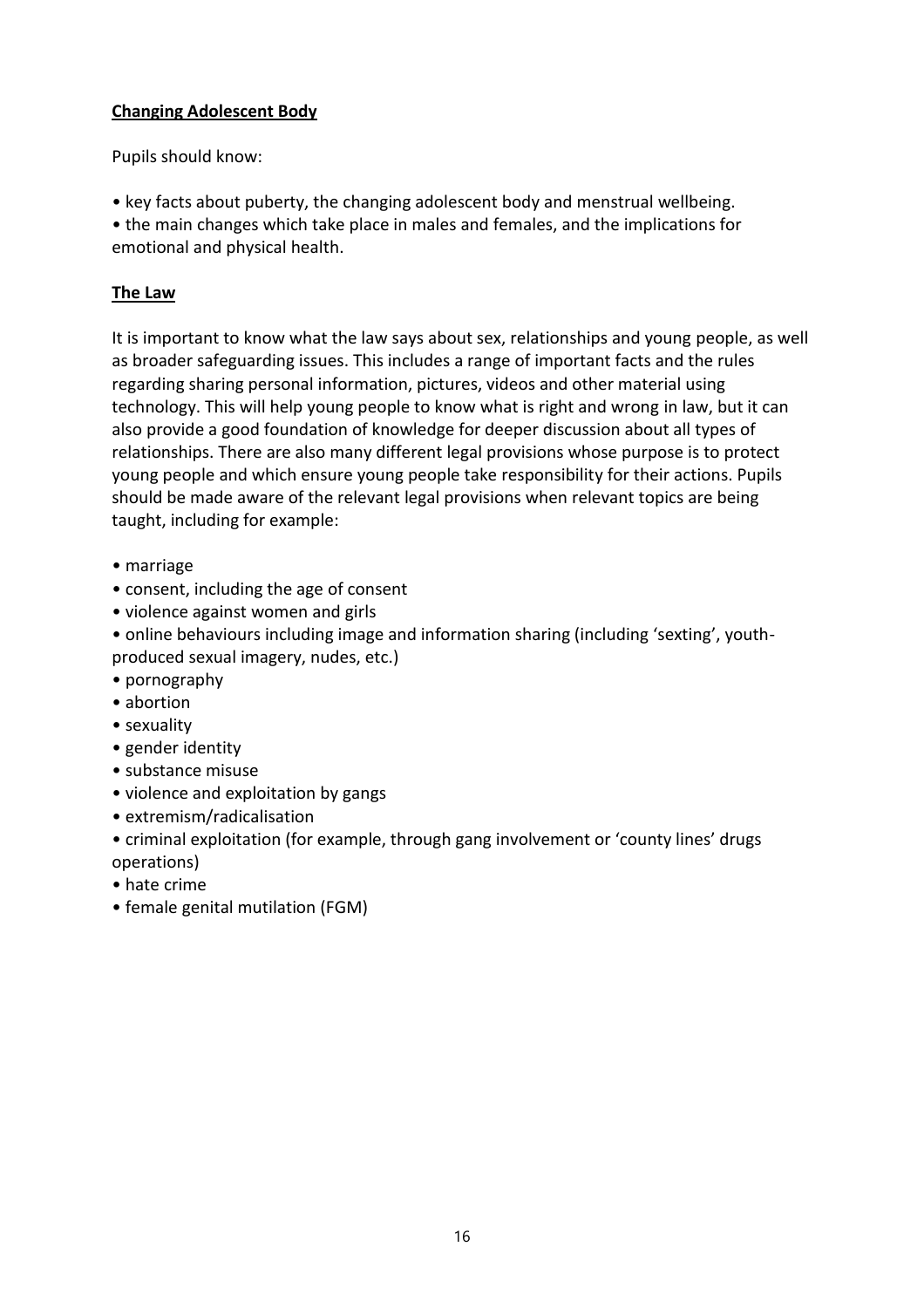# **Appendix 2: Summary of RSE Elements Within the Life Skills Curriculum**

Below is a summary of the RSE elements that can be found within the Life Skills curriculum for each year group in 2021/22. Issues are designed to 'spiral' throughout KS3 and KS4. The exact nature and timing of lessons is available upon request.

#### **Year 7**

| Half term 1: | That in school and in wider society they can expect to be treated with<br>respect by others, and that in turn they should show due respect to others,<br>including people in positions of authority and due tolerance of other<br>peoples' beliefs.                                                                                                                                                                                                                                                             |
|--------------|-----------------------------------------------------------------------------------------------------------------------------------------------------------------------------------------------------------------------------------------------------------------------------------------------------------------------------------------------------------------------------------------------------------------------------------------------------------------------------------------------------------------|
| Half term 2: | The characteristics of positive and healthy friendships (in all contexts,<br>including online) including: trust, respect, honesty, kindness, generosity,<br>boundaries, privacy, consent and the management of conflict, reconciliation<br>and ending relationships. This includes different (non-sexual) types of<br>relationship. About different types of bullying (including cyberbullying), the<br>impact of bullying, responsibilities of bystanders to report bullying and how<br>and where to get help. |
| Half term 5: | Practical steps they can take in a range of different contexts to improve or<br>support respectful relationships. How to determine whether other children,<br>adults or sources of information are trustworthy: judge when a family,<br>friend, intimate or other relationship is unsafe (and to recognise this in<br>others' relationships); and how to seek help or advice, including reporting<br>concerns about others, if needed. Female Genital Mutilations (FGM) and<br>forced marriage.                 |

### **Year 8**

| Half term 1: | Their rights, responsibilities and opportunities online, including that the   |  |  |
|--------------|-------------------------------------------------------------------------------|--|--|
|              | same expectations of behaviour apply in all contexts, including online. How   |  |  |
|              | information and data is generated, collected, shared and used online. About   |  |  |
|              | online risks, including that any material someone provides to another has     |  |  |
|              | the potential to be shared online and the difficulty of removing potentially  |  |  |
|              | compromising material placed online.                                          |  |  |
| Half term 2: | How stereotypes, in particular stereotypes based on sex, gender, race,        |  |  |
|              | religion, sexual orientation or disability, can cause damage (e.g. how they   |  |  |
|              | might normalise non-consensual behaviour or encourage prejudice). The         |  |  |
|              | legal rights and responsibilities regarding equality (particularly with       |  |  |
|              | reference to the protected characteristics as defined in the Equality Act     |  |  |
|              | 2010) and that everyone is unique and equal.                                  |  |  |
| Half term 3: | That there are a range of strategies for identifying and managing sexual      |  |  |
|              | pressure, including understanding peer pressure, resisting pressure and not   |  |  |
|              | pressurising others. The facts about the full range of contraceptive choices, |  |  |
|              | efficacy and options available. About the prevalence of some STIs, the        |  |  |
|              | impact they can have on those who contract them and key facts about           |  |  |
|              | treatment.                                                                    |  |  |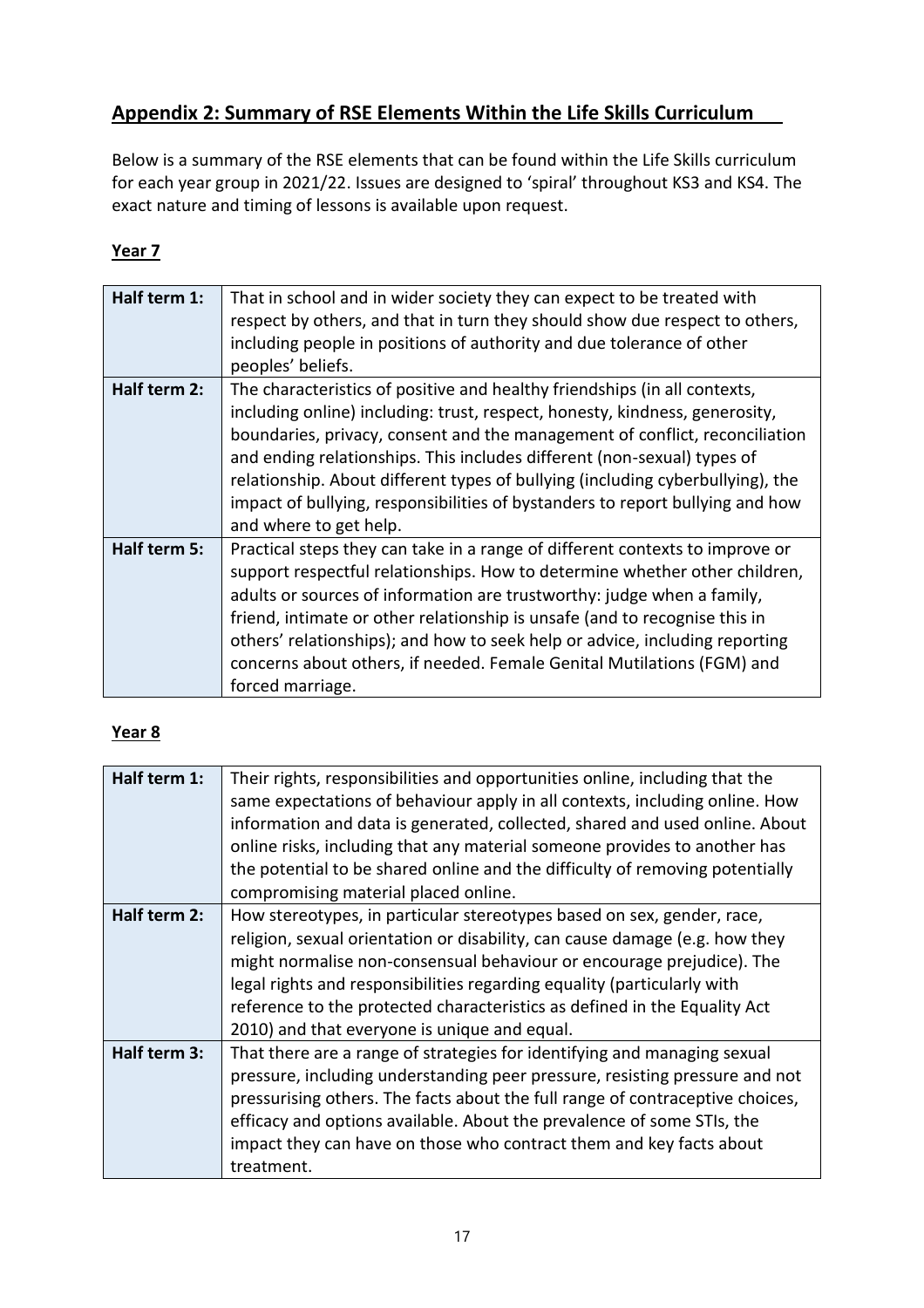| Half term 5: | About sexual orientation, gender identity and diversity in sexual attraction. |
|--------------|-------------------------------------------------------------------------------|
|              | How to assertively communicate and negotiate boundaries in relationships.     |
|              | About the features of healthy and unhealthy relationships, including online.  |
|              | The impact of sharing sexual images of others without consent. How to         |
|              | manage requests to share intimate images, including where, when and how       |
|              | to report concerns.                                                           |

# **Year 9**

| Half term 4: | That there are different types of committed, stable relationships. What           |  |  |
|--------------|-----------------------------------------------------------------------------------|--|--|
|              | marriage is, including legal statuses e.g. that marriage carries legal rights and |  |  |
|              | protections not available to couples who are cohabiting or who have               |  |  |
|              | married, for example, in an unregistered religious ceremony. Why marriage         |  |  |
|              | is an important relationship choice for many couples and why it must be           |  |  |
|              | freely entered into.                                                              |  |  |
| Half term 5: | The impact of viewing harmful content. That specifically sexually explicit        |  |  |
|              | material, e.g. pornography, presents a distorted picture of sexual                |  |  |
|              | behaviours, can damage the way people see themselves in relation to others        |  |  |
|              | and negatively affect how they behave towards sexual partners. That they          |  |  |
|              | have a choice to delay sex or to enjoy intimacy without sex. How the              |  |  |
|              | different sexually transmitted infections (STIs), including HIV/AIDs, are         |  |  |
|              | transmitted, how risk can be reduced through safer sex (including through         |  |  |
|              | contraceptive use) and the importance of, and facts about, testing.               |  |  |
| Half term 6: | The facts about the full range of contraceptive choices, efficacy and options     |  |  |
|              | available. How relationships might contribute to human happiness and their        |  |  |
|              | importance for bringing up children. The facts around pregnancy including         |  |  |
|              | miscarriage.                                                                      |  |  |

# **Year 10**

| Half term 2: | The concepts of, and laws relating to, sexual consent, sexual exploitation,<br>abuse, grooming, coercion, harassment, rape, domestic abuse, forced<br>marriage, honour-based violence and FGM, and how these can affect |
|--------------|-------------------------------------------------------------------------------------------------------------------------------------------------------------------------------------------------------------------------|
|              | current and future relationships.                                                                                                                                                                                       |
| Half term 3: | That all aspects of health can be affected by choices they make in sex and                                                                                                                                              |
|              | relationships, positively or negatively, e.g. physical, emotional, mental,                                                                                                                                              |
|              | sexual and reproductive health and wellbeing. How the use of alcohol and                                                                                                                                                |
|              | drugs can lead to risky sexual behaviour.                                                                                                                                                                               |
| Half term 5: | How people can actively communicate and recognise consent from others,                                                                                                                                                  |
|              | including sexual consent, and how and when consent can be withdrawn (in                                                                                                                                                 |
|              | all contexts, including online). That sharing and viewing indecent images of                                                                                                                                            |
|              | children (including those created by children) is a criminal offence which                                                                                                                                              |
|              | carries severe penalties, including jail.                                                                                                                                                                               |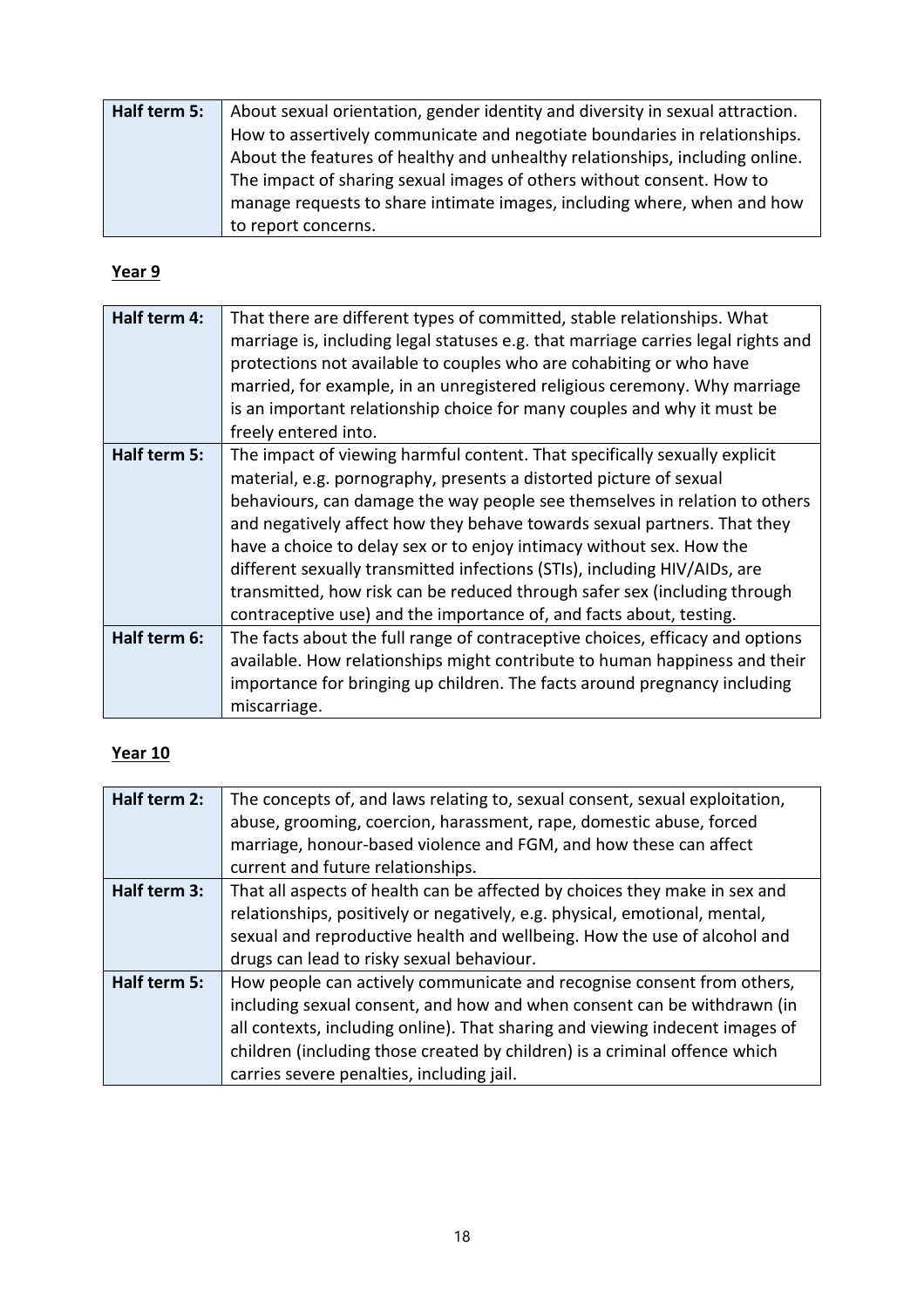#### **Year 11**

| Half term 2: | How to recognise the characteristics and positive aspects of healthy one-to-<br>one intimate relationships, which include mutual respect, consent, loyalty, |
|--------------|-------------------------------------------------------------------------------------------------------------------------------------------------------------|
|              | trust, shared interests and outlook, sex and friendship. The facts about                                                                                    |
|              | reproductive health, including fertility, and the potential impact of lifestyle<br>on fertility for men and women and menopause. That there are choices in  |
|              | relation to pregnancy (with medically and legally accurate, impartial                                                                                       |
|              | information on all options, including keeping the baby, adoption, abortion                                                                                  |
|              | and where to get further help).                                                                                                                             |
| Half term 4: | The characteristics and legal status of other types of long-term relationships.                                                                             |
|              | The roles and responsibilities of parents with respect to raising of children,                                                                              |
|              | including the characteristics of successful parenting.                                                                                                      |